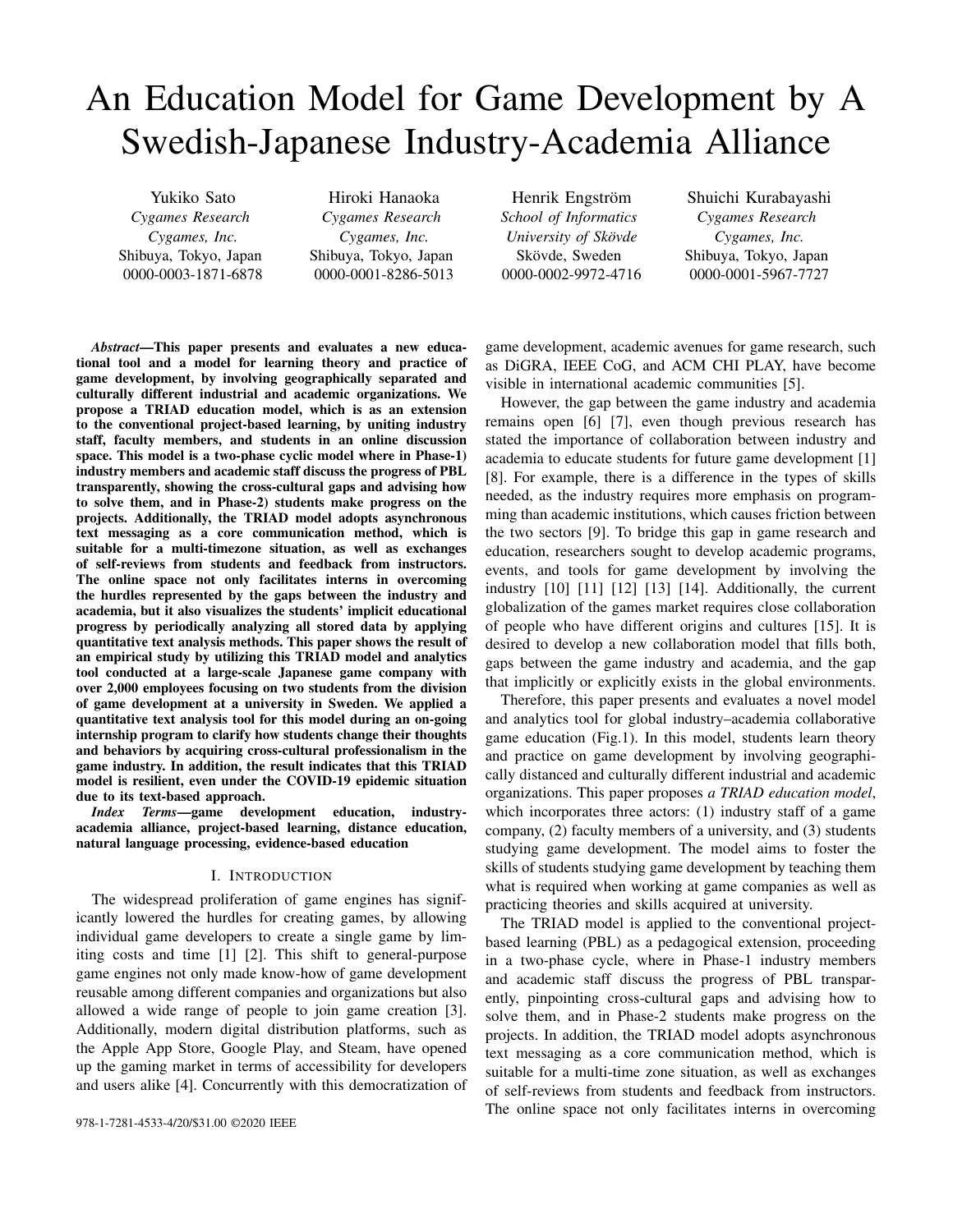

Fig. 1. The TRIAD education model incorporates industry staff, faculty members of a university and students learning game development. Students submitted self-review reports and instructors posted feedback in the online discussion space. Researchers quantitatively analyzed texts to measure the impact of the TRIAD model.

the hurdles represented by the gaps between the industry and academia, but it also enables to visualize the students' implicit educational progress by periodically analyzing all stored data through quantitative text analysis methods.

We conducted an empirical study at a large-scale Japanese game company with over 2,000 employees focusing on two students from the division of game development at a university in Sweden in order to investigate this TRIAD model with a quantitative text analysis tool, during an on-going internship program. The study aimed to clarify how students change their thoughts and behaviors by acquiring cross-cultural professionalism in the game industry. We utilized Slack as an online discussion space to enable sharing messages and exchanging self-reviews and feedback between Japan and Sweden. We analyzed five weeks worth of text-based data stored in the Slack workspace, including ten self-review reports submitted by the students and ten feedback comments given from the instructors, through a quantitative inductive coding analysis. This resulted into generating 741 segments sorted into eight categories, 34 parent codes and 187 sub codes.

The result of the analysis clarifies that the Swedish students, assisted for guidance on game development by a faculty in Sweden throughout the internship, showed changes to their behavior by enhancing collaboration and communication with Japanese industry staff. As students initially showed anxiety and struggle when trying to conciliate the requirements of industry and academia, they gradually earned confidence in making self-decisions to overcome the hurdles of crosscultural communication. In addition, this study indicates that the TRIAD model is also resilient in emergency situations due to its text-based approach. For example, it proved effective when responding to the COVID-19 pandemic. Further, this paper highlights the difficulties of organizing an industrybased internship, such as balancing academic requirements within industry restrictions as well as adjusting expectations to required skills and plans for the internship. It also contributes

to discussing a new method for game education as well as to finding a solution to bridge the gaps between the gaming industry and research-oriented academia, with a focus on how to foster the next generation of game developers.

This research contributes to presenting a novel education method and a tool to measure the impact of this TRIAD model at game companies on the students' competence. This study shows how both industry and academia can educate students by collaborating with each other on a global level; moreover, it demonstrates how both institutions can analyze the students' changing skills and activity as well as their motivation.

## II. RELATED WORK

The learning approach of PBL-based courses have traditionally been shown to be effective among scholars. PBL is a teaching method in which students gain knowledge and skills through an investigative project by engaging with and responding to complex questions; as a result, students develop deep knowledge as well as critical thinking, collaboration, creativity, and communication skills [16]. The PBL framework includes two essential components of projects, which in turn require a problem that drives the activities; these result in a final artifact or product [17]. Other essential elements of PBL include a degree of student choice, incorporating feedback from instructors as facilitators and revision [18]. Formative assessment should be a cyclical activity that occurs several times in a PBL [19]. As feedback is central to formative assessment [20], self-assessment enables students to evaluate their activities and identify their tasks [21]. Furthermore, current research has proved that communication technology can be used to support formative feedback in many different ways [22]. Based on the positive theories on integrating PBL in teaching, previous research has attempted to do the same with game development courses.

Such research has been conducted at several universities with the aim to involve students in industry-relevant practices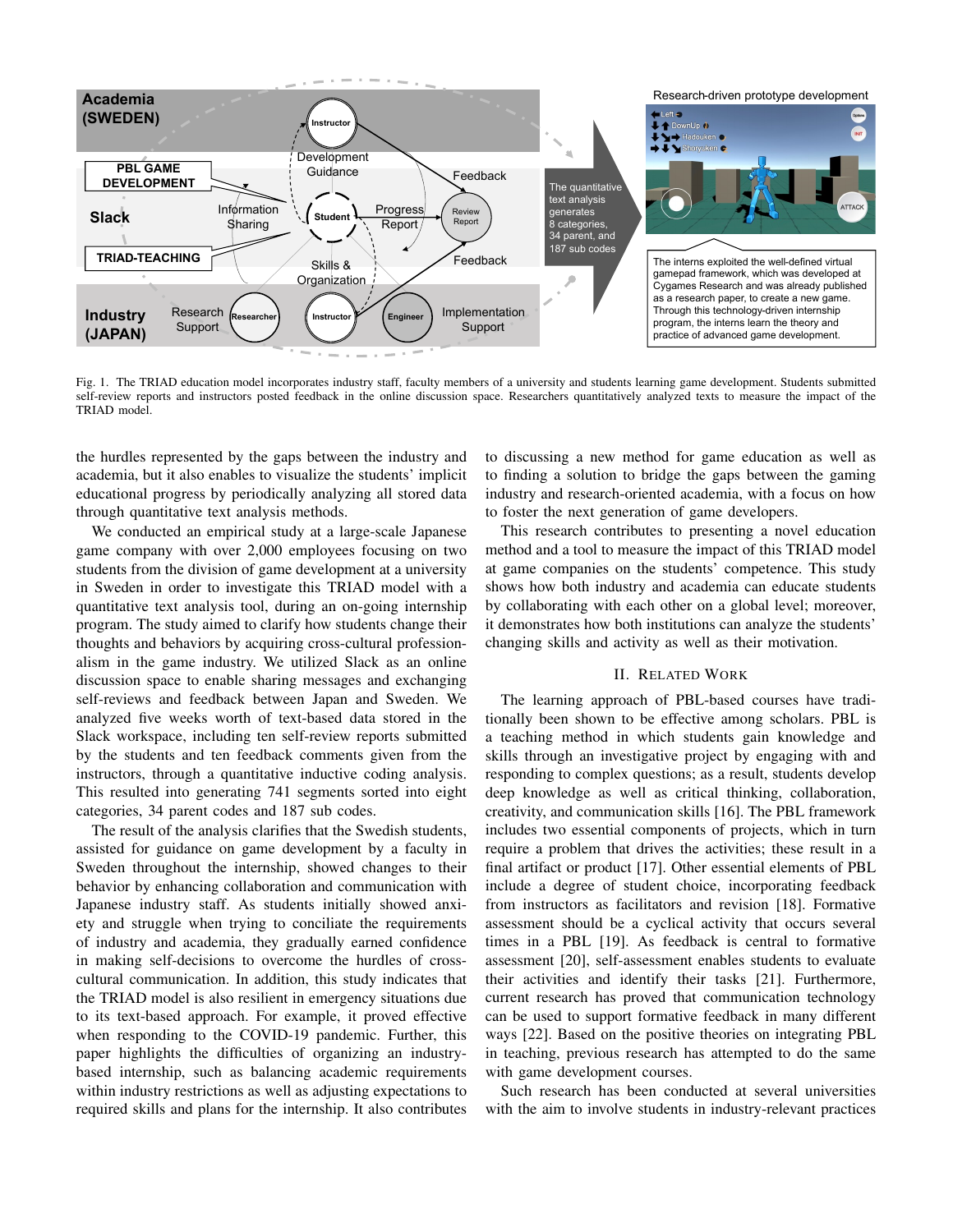while simultaneously learning necessary theory and earning skills. Researchers have discussed how the PBL method could be effective in game development courses [23], [24], [25], [26]. Moreover, a global collaborative attempt has been made for transferring the Western game education method to an Asian university for game development [27], noting that an interdisciplinary PBL course in game development can be successfully conducted in another culture.

In terms of industry–academia collaborative research on game studies, previous researchers have worked with the gaming industry to propose several types of methods for its education. For example, the gaming industry has been involved in courses as guest lecturers and evaluators for gaming competitions [10]. Developers at AAA companies provided insights to researchers in order to invent an educational tool for game development PBL-oriented classes [14]. Members of the gaming industry collaborated with academia to organize a Game Jam for university students to realize a PBL-style game design [13]. Furthermore, the industry has actively contributed to PBL-oriented projects by offering on-site environments for game development as well as giving advice on game development to students in their role of mentors [11], [12]. However, such collaborative game education utilizing the PBL is conducted on a national level, and a global industry–academia collaboration on a global level is yet to be seen. Furthermore, the applicability of PBL for game development internships at game companies, integrating directors and staff in the industry, faculty members in academia, and students has not been presented through a detailed and evidence-based analysis.

#### III. METHOD

To clarify the effectiveness of the TRIAD education model, we designed a research-driven game prototype curriculum in the internship program. Cygames, Inc., the game company, and the University of Skövde, a Swedish university, tightly collaborated to bring this internship curriculum to two Swedish students who stayed almost eight weeks in Japan. This curriculum aims to cultivate a fundamental skill to bring advanced research results to practical game development. We asked the interns to exploit a novel virtual gamepad framework, which was developed at Cygames Research and was already published as a research paper [28], to create a new game. Through this technology-driven internship program, the interns learn the theory and practice of advanced game development.

## *A. Assessment of the TRIAD Model*

To analyze the outcomes of the TRIAD model, we created a template for self-review reports in order to document the activities and experience of the students participating in this study. We asked students to create and submit the report at the end of each week and instructors from both academia and industry to provide weekly feedback. We utilized Slack as a communication tool between Sweden and Japan. Students submitted the reports via Slack's workspace and instructors provided feedback. After the submissions from both students and instructors, we quantitatively and qualitatively analyzed the contents of the report, supported by the text analysis tool MAXQDA. We also observed the Slack workspace and conducted interviews during the internship with students and instructors to clarify the written context.

Previous research suggest that several technological tools can enhance the procedure of formative assessment [22]; this study sought an online communication tool that would enable to document such a procedure and create engagement (sharing & collaborating) between the students, researchers, and engineers in Japan and Sweden. Previous PBL-based game development education studies utilized ICT tools such as the task management systems of 4PM, and Edmodo [12]. For this game education program encompassing industry and academia, we decided to utilize Slack as a communication platform, as all information and documents could be stored and checked in real-time sequence from both countries at all times, remotely or on site. All members involved in this study from the industry and academia joined in the workspace and created relevant channels to share information. In this workspace, members created a channel to record the progress of the game development project; the students participating in the internship submitted self-review reports in the Slack channel consisting of the following questions for self-assessment: (1) activities/interactions regarding the research during the week; (2) topics discussed; (3) current problems and solutions; (4) the plan for the following week; (5) feedback from instructors. The instructors provided feedback as a response to this selfassessment in Slack from Japan and Sweden.

#### *B. Tools for Analysis*

This research paper presents the results of an ongoing internship program by analyzing data retrieved from a fiveweek investigation, involving two students from Sweden (Student A and B), one Japanese instructor from the industry (Industry Instructor), one Swedish instructor from a university in Sweden (Academia Instructor), and staff working in the industry, including four researchers, four engineers and two members of the administrative staff. We instructed the students to submit their report at the end of each week, as this enabled them to reflect upon their activities. After the submission, the instructors provided feedback online. During the fiveweek investigation, we analyzed ten self-review reports (8,048 words) from the students and ten feedback comments from the instructors (3,155 words) (Fig.2). Employing the feedback analysis procedure by Wingate [29], we analyzed reports to identify (1) the progress of the students during the internship and (2) how their progress could be linked to using the feedback provided by the instructors. By utilizing a grounded theory approach [30], the first step of the text analysis was the manual open coding of the self review reports and feedback. Text segments were sorted into categories by constant comparison. This process was supported by MAXQDA, which provided visualization and intuitive functions to sort codes (Fig.3). MAXQDA identified the interrelations of the coded segments from the reports and feedback by the code matrix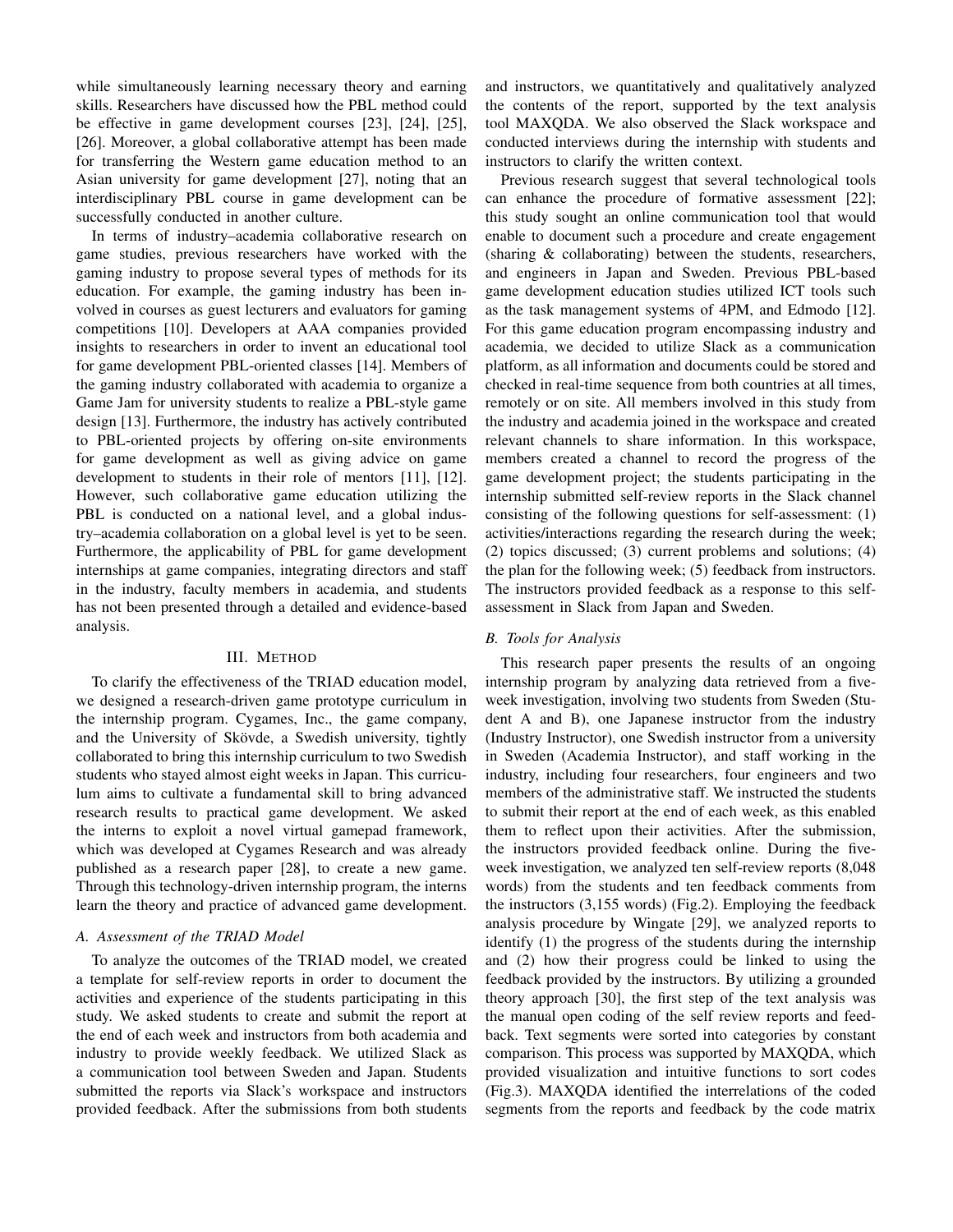

Fig. 2. We quantitatively analyzed texts submitted by students and instructors for five weeks. Student A and Student B reported their activities and experience as self-review reports at the end of each week, amounting to 8,048 words. Instructors in Industry and Academia posted feedback to the reports, amounting to 3,155 words.



Fig. 3. MAXQDA displays the list of codes and numbers of coded segments in the system's interface. We sorted and organized the codes into categories through this visualization system.

browser tool, to see how the recommendations in the feedback appear on the students' activity reports. In addition to text analysis, we observed Slack's workspace. We named the documents in the following way: each document was assigned a code for its origin—SA for Student A, SB for Student B, I for Industry Instructor and A for Academia Instructor. Numbers followed after the code, describing the week the document was written in, resulting into file names such as SA1, SB2, I1, A1, etc. We conducted the coding based on discussions among researchers and by talking with the participants of this study. The results below show the types of activities and behaviors mentioned in the two students' self-review reports, the types of feedback given by the two instructors, as well as how the students reflected the feedback in the reports. This coding analysis limits the extent to identify the advantages and



Fig. 4. The categorization of the generated codes proceeds from right to left. We coded the text data in three steps: 1) breaking down the text into 741 segments belonging to 187 sub codes, 2) sorting the sub codes into 34 parent codes and 3) into 8 core categories.

disadvantages of this program. On the other hand, the results of this analysis shows a basis for developing an assessment model for game education in the future.

#### IV. RESULTS

We coded the documents in three steps: (1) open coding: breaking down text data into segments through the hermeneutic interpretation of the context and applying in-vivo codes—i.e., codes taken directly from the text. This resulted in a total of 187 sub codes; (2) axial coding: the coded segments are sorted into categories based on thematic similarities. This is a repetitive deductive phase and resulted in 34 parent codes; (3) selective coding: determining the core categories characterized by the relationship with axial categories, which resulted into eight core categories to evaluate the outcomes of the TRIAD model (Fig.4). MAXQDA supported the visualization of the codes and the code frequency counting process.

This study utilized the following eight categories:

- *Structure* includes codes of report structure;
- *Actors* include codes of mentioned members, such as students, instructors and and industry staff in the report;
- *Student Behavior* includes all codes related to students' general attitude and behavior during the internship;
- *Feedback* includes all codes related to concrete feedback from instructors and how the students reflected upon it;
- *Organization Activities* include codes related to mentions about activities in the industry or academia;
- *Project Activities* include all codes related to comments about project activities throughout the internship;
- *Slack* includes codes related to mentions about the utilization of the communication space;
- *Culture* includes all codes involving mentions about cultural similarity or difference.

The changes of the code frequency overtime are shown in Fig.5 to Fig.8. Fig.5 shows the types of project activities the students have engaged in throughout the PBL-style internship by incorporating the TRIAD model, while Fig.7 shows how their behavior changed during the same time frame. The types of feedback the students were given on their activities from the instructors in Japan and Sweden are shown in Fig.6; how the students reflected the given feedback in their activities is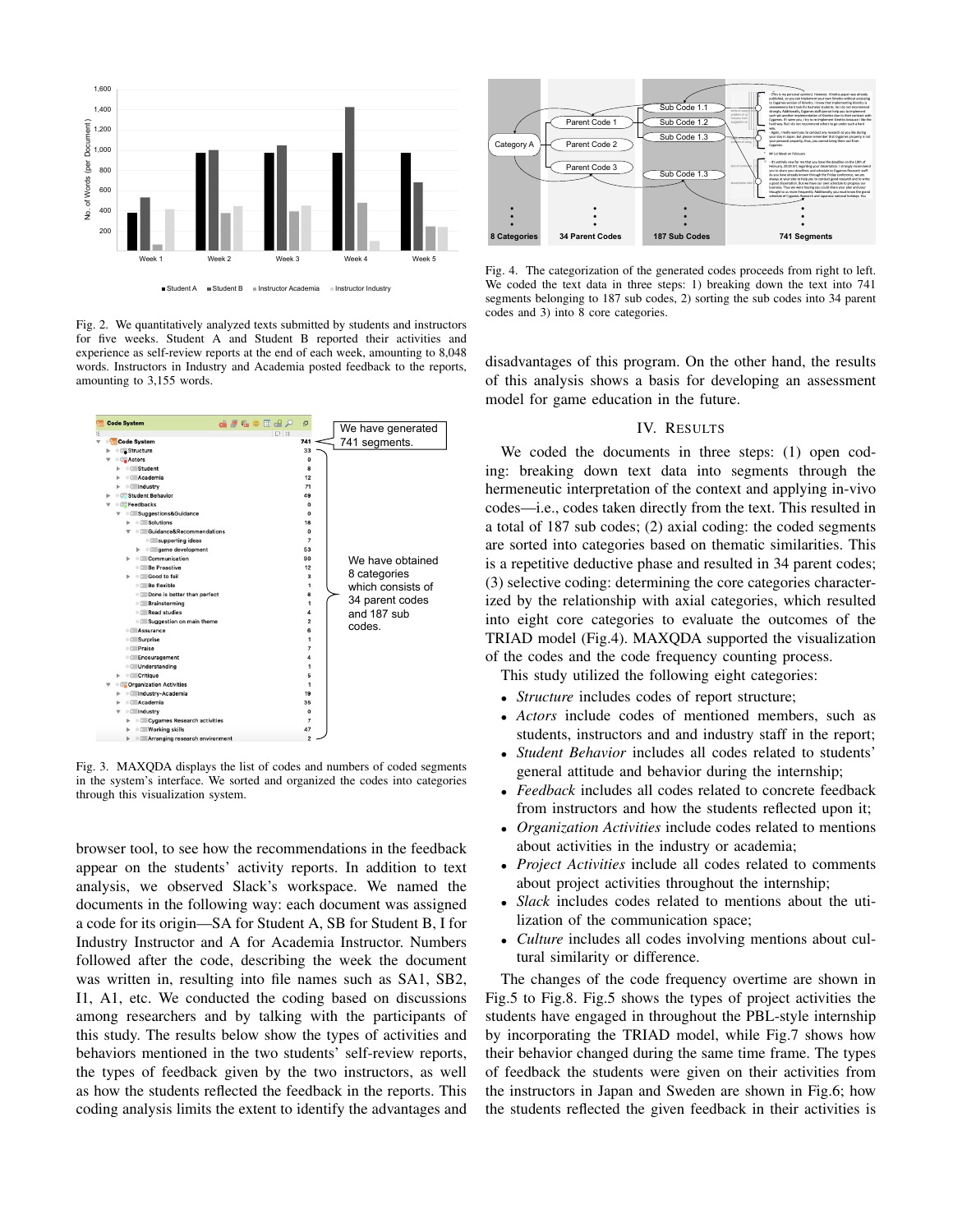shown in Fig.8. The results of the text-based analysis show that the TRIAD model of proceeding the iterative cycle of students' self-reviews and earning constant feedback from the instructors in Japan and Sweden affects their progress on the game development project and their motivation for working in the game industry. The following section describes the detailed outcomes of the TRIAD model-based game development internship program by quantitatively clarifying how students overcame the problems between the industry and academia by earning feedback and interacting with the company staff in four steps: (1) facing confusion and problems between academia and the industry; (2) considering solutions by earning feedback and communication; (3) adapting to the environment, and (4) outcomes.

## *A. Facing Confusion and Problems*

At the beginning of the internship from week 1 to week 3, students mentioned feeling "Nervous" or "Hectic" (coded 3 times; Fig.7) and they "Struggled between Industry-Academia" (coded 8 times; Fig.7) in the "Research Preparation" phase (coded 22 times; Fig.5), as they sought to combine the internship with an academic research project required for graduating university. As the research project began at an inhouse research division of the game company, both students faced the problem of conducting academic research that would satisfy both the industry and academia. First, regarding the difficulty of writing a research proposal to fulfill the academic requirements and proceeding practical activities at the company, SA said, "It feels to me like we're walking a tightrope between writing good research and making a good artifact and evaluation," (SA2) even though they were expecting to "use our time at the company as much as possible and make use of the technologies" (SB2). They settled on the aim of the research being that of carrying out a game development project through a technique originally developed by the company, and followed advice from both industry and academia instructors. Then, they came across the unexpected difficulties of planning their resource and research methods, as the students noticed that they could not use said technology outside the company, which was, "a big blow to our current plans..." (SB2). At the same time, the students worked on their "Interview Preparation" with game developers (coded 36 times; Fig.5) to consider a suitable game genre for their project. However, they faced difficulties of "Expectation Difference" and communication (coded 1 time; Fig.7) between the Japanese industry and Swedish academia in this activity; it was mentioned that the research idea "became bigger than we wanted it too, possibly due to misunderstandings, miscommunication..." (SB4). The problems of communicating with the Japanese staff at the office was mentioned, especially during the preparation phase for research and interview, as students expressed hesitation and a lack of communication with the industry instructor and staff.

## *B. Earning Feedback and Communication*

By facing the hurdles of conducting game development research as well as the difficulties of being in between industry and academia, solutions for overcoming the problems of research and communication were sought by the two students, acquiring and practicing feedback given from both instructors. Fig.6 shows how both instructors of industry and academia supported the students by emphasizing different types of comments on a balanced cycle. The academia instructor (A) in Sweden commented more on "Game Development" (34% of the overall comments from A; Fig.6), while the industry instructor (I) placed emphasis on advising more "Communication" with the staff on site (57% of the overall comments from I; Fig.6). The instructors recommended to not only establish more communication in the working environment, but also to "Be Proactive" (coded 4 times; Fig.6).

The effects of the advice were clearly shown in the students' activities. Fig.8 shows how the students reflected the feedback received throughout the internship. The frequency of the codes in the students' reports indicate that they both tried to reflect the recommendations received from both institutes in the weeks immediately following. As the students started to interact more with the "Japanese Staff" and "Engineers" from week 3 (coded 23 times; Fig.8), the planning and the "Creating of Game Prototype" proceeded in parallel (coded 14 times; Fig.8). The students began to communicate willingly by "Discussing" research ideas (coded 5 times; Fig.8) and "Earning Feedback" from the researchers and engineers in the company (coded 11 times; Fig.8). From week 4, in order to overcome the misunderstandings between the industry and academia, the students not only realized the necessity of communication, but also understood the importance of making "Self-Decisions" and "Conveying Clear Thoughts" to the staff, which is shown through a substantial increase of the code frequency (coded 12 times; Fig.7). Hereby, students have noticed the advantage of utilizing Slack by mentioning that "we should write a more frequent small concise report in a Slack message of what we have done, what we are doing and what we plan to do" (SB4). The students started to "Share and Report" their progress briefly in Slack (coded 5 times; Fig.8), as well as "Ask Help" from the staff through the communication space available (coded 9 times; Fig.8); this enabled the instructors and staff to acknowledge the procedure of project as well as to provide advice toward their future activities.

#### *C. Adapting to the Environment*

As the problems during the research preparation were solved and students started focusing on developing the game prototype from week 4, they gained independence and confidence in their activities by mentioning "Self-Praise" in their activities (coded 9 times; Fig.7). At the same time, they adapted to the "Communication" with staffs (coded 17 times; Fig.8) and the game development routine of creating a "Game Prototype" of a "Fighting Game" at the company (coded 14 times; Fig.8). In addition, the students started noticing the advantage of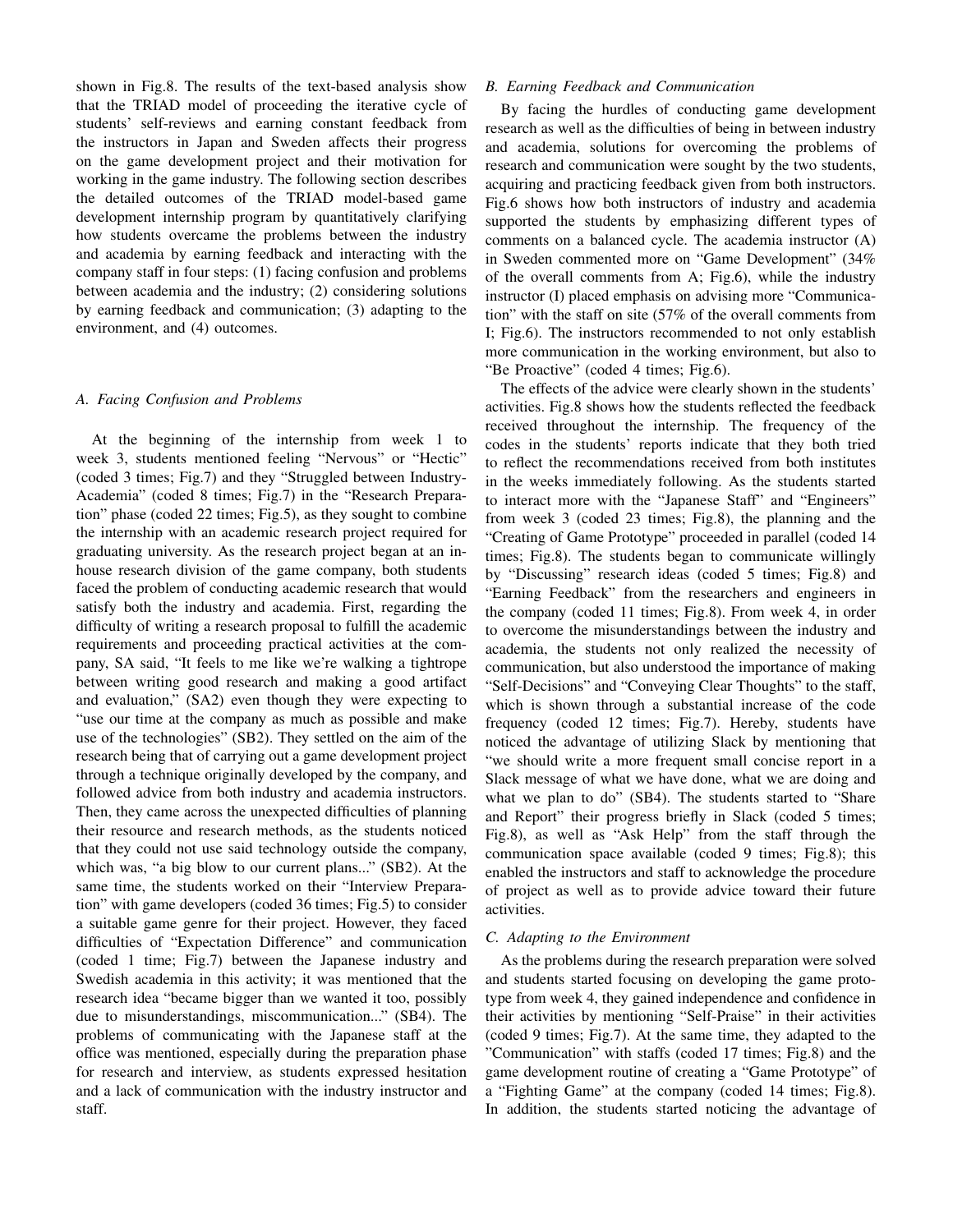

Fig. 5. Changes in Project Activities of Student A (SA) and Student B (SB) from Week 1 to Week 5: The interns faced confusion and problems between academia and the industry, and they solved those problems by earning feedback and observing how two different instructors have communicated.



Fig. 7. Changes in Behavior of Student A (SA) and Student B (SB) from Week 1 to Week 5: They became more proactive and independent during the internship program.

"Group Work" activities (coded 19 times; Fig.5), as they began to mention discussing and deciding together, dividing and managing tasks with each other and trying to find and solve problems that appeared during the implementation phase of the industrial technique into the students' original game development. However, as the feedback from the instructors suddenly drops in week 5, the students stopped sharing initiative progress reports as they continued on their game production and preparation for the next user study; however, this led to further issues, confusion, and misunderstandings, as no one was aware of the problems and progress of the project.

#### *D. Outcomes*

Comparing Fig.6 and Fig.8, recommendations from the instructors to "Game Development" (25% of the given comments) and to communicate more with the "Japanese Staff" and "Engineers" (30% of the given comments) are also reflected in the students activity the following week. As the instructors gave advise on both activities from week 2 to week 4, the students mentioned that they had discussed their project plans and ideas with the "Japanese Staff" (coded 11



Fig. 6. Types of Feedback Given from Academia Instructor (A) and Industry Instructor (I) from Week 1 to Week 5: The Academia Instructor (A) focuses on the game development and Industry Instructor (I) focuses on the project management.



Fig. 8. Reflection of Given Feedback from Instructors in Student A (SA) and Student B (SB) from Week 1 to Week 5: The interns earned knowhow and concepts in multiple aspects of game development through the internship.

times; Fig.8), earned feedback, asked the "Engineers" for help (coded 12 times; Fig.8) in order to implement the technology in their dissertation, which linked to the continuous procedure for game prototype development. In week 5, the students had willingly submitted a video of the demo version of the game prototype in Slack to share their outcomes. Moreover, as students overcame the obstacles of communicating with industry staff and successfully earned consensus within the company regarding their research project after week 3, they gained self-confidence in expressing their "Decision" and "Independent" ideas from week 4 (coded 5 times; Fig.7).

The students also noticed the productivity advantages of "Group Work" from week 4 (coded 19 times; Fig.5), by discussing problems and solutions with partners and managing tasks together in order to complete the project in a limited amount of time. However, the relation between the decline of feedback from the industry instructor from week 4 and student behavior indicate that the students could keep working on creating games, but easily became unaware of the possibility of communication (codes related to communication decreasing to 6 times from 11 in week 5; Fig.8). This indicates that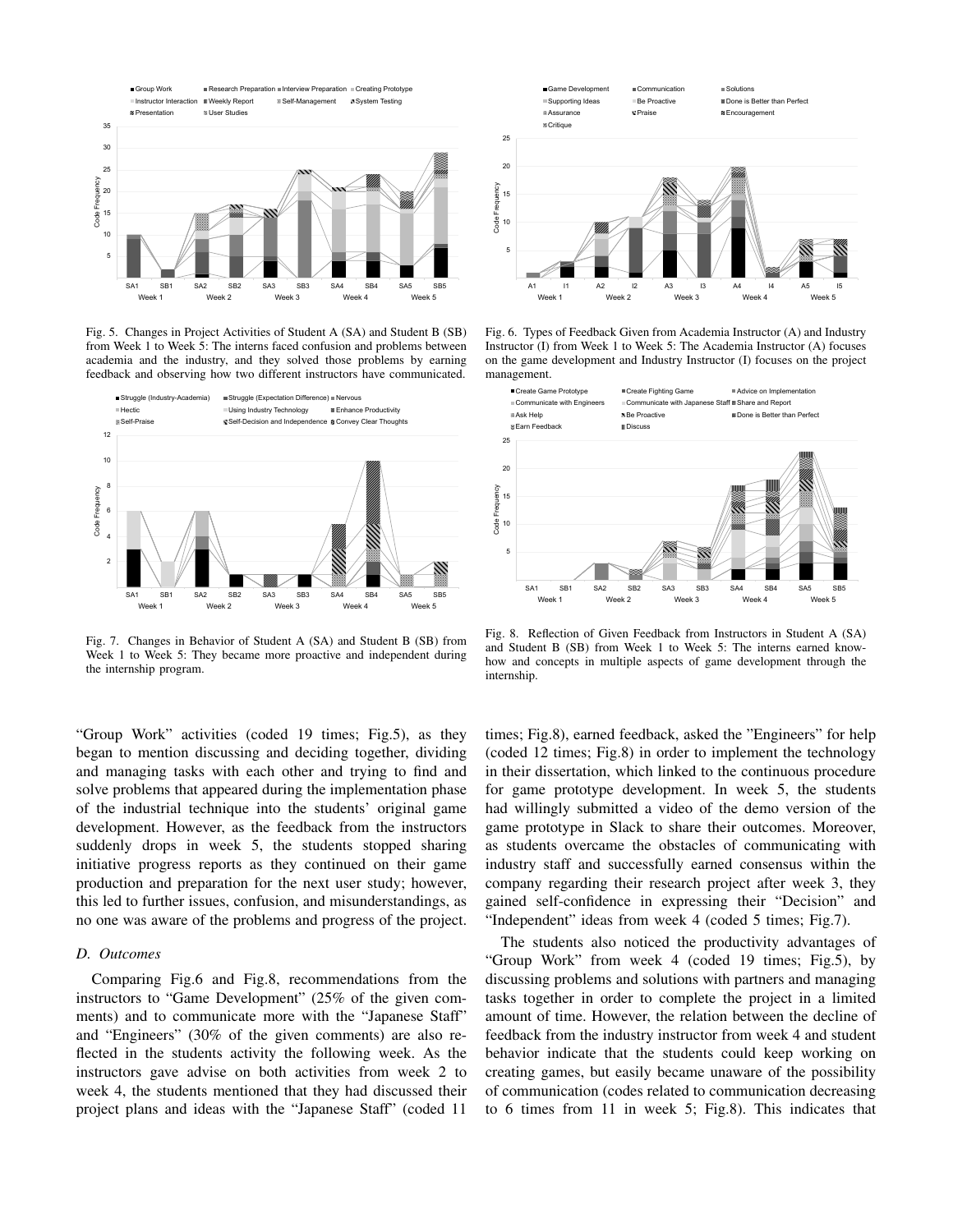the major hurdle of this internship was to communicate with people of another culture and position, as well as to seek help from the Japanese staff in the TRIAD model. To overcome those drawbacks, the academic instructor and industry instructor discussed how to clarify the meaning of game development jargon in the cross-cultural environment. It is crucial to mention that this discussion was fully visible to the students in Slack. For example, the definitions of "developer", " designer", and "level-design" are different between Western and Japanese culture. The instructors clarified the meaning of such essential words in game development precisely through the daily discussion.

The text analysis also clarified the different roles of the industry staff and academia faculty in the TRIAD model. The academia instructor gives feedback on the contents of the dissertation project on "Game Development" and also "Supports Ideas" and provides "Solutions" (Fig.6). On the other hand, the instructor and other co-workers at the industry play different roles. Mentioned in "Communicating with Engineers" and "Japanese Staff" (Fig.8), the co-workers support the students' activity plans by sharing multiple discussions, giving advice to their dissertation such as "recommending to try several mobile games using virtual joysticks" (SA3), discussing the "problems of interview" (SB4) and whether to create a "First-Person Shooter or a fighting game" (SA4, SB4). The engineers helped overcome the game development difficulties the students faced, and "held sessions for using Unity" (SA4), "debugging and code writing" (SA4). The industry instructor contributes to deciding the execution of the students' activity, preparing the research environment and relevant human resource, such as "arranging an interview with directors" (I3) and "configuring technical issues" (I1) at the company in order to fit the academic requirements for the students' project. The industry instructor also taught students the difficulty of "Game Development" (Fig.6) by implementing industrial technology and necessary research and working skills, during the students' research preparation phase, such as "be proactive and discuss ideas with the people close to you" (SA3) with the importance of communication.

The online discussion space proved functional in delivering the cross-cultural communication and information with the members involved in the workspace, regardless of time, language and geographical differences. In addition, the space was utilized in several forms by exchanging messages and data in multi-media formats. In terms of the research project, the brief reports on the students' research activities enabled the staff to determine what kind of tasks or assistance the students required. As the students requested help, the staff were able to respond by flexibly offering knowledge or skills, regardless of the location, such as for installing necessary technology assets, translating Japanese documents into English. The space also became a platform where instructors discussed cultural differences, such as the difference of terminology regarding the roles in game development (e.g., game developer and designer), as well as working manners, such as absence and handling company assets. Furthermore, the space also allowed to share information for the students' travel and stay in a foreign country.

The TRIAD model, in particular, functioned as a method for arranging the continuation of research projects even during emergency situations. As the students were required to return to their home country toward the end of this study due to the COVID-19 pandemic, Slack enabled them to arrange the departure and further plans in a short amount of time by involving their academia instructor in Sweden. This indicates that the workspace enables members to continue working on the same data flexibly in the case of an emergency.

#### V. DISCUSSION AND CONCLUSION

We empirically investigated the procedure and outcomes of an ongoing industry–academia game development education program at a large scale Japanese game company with two students from Sweden. We designed an internship program with a TRIAD education model, which is as an extension to the conventional project-based learning (PBL), by uniting industry staff, faculty members, and students in an online discussion space. We analyzed how students change their thoughts and behaviors during the internship, by analyzing text-based data stored in the shared online space, including self-review reports and feedback comments, supported by a quantitative text analysis tool MAXQDA. This TRIAD model affected the students' ability to communicate with people of another language and culture actively in order to make progress in the game development project, the ability to acquire project management skills as a part of a team working in game development, as well as to earn confidence by noticing the importance of individual decision-making by overcoming the problems between industry and academia. This reflects the significance of utilizing the TRIAD model in various fields involving student education, as the outcomes of this TRIAD model-based internship also relate to the found advantages of utilizing PBL in game development studies [12] [27], and other fields [31]. Moreover, the evaluation tool implemented in this study further clarified the detailed progress of the students' activities and the changes in their behavior, as well as the interaction of self-reviews and feedback. Furthermore, students had the chance to practice academic skills while also learning basic research skills both required in academia and the industry.

The results showed that the digital communication tool Slack functions as a supplement for internal and external communication across borders and time. As the remote collaboration between Sweden and Japan simply requires well developed communication tools and text analysis programs available for both academic and industrial actors, the essence of the TRIAD model is reproducible for other global industryacademia collaborations happening anywhere in the world. The online discussion space enables members to continue working together regardless of situations, such as the COVID-19 pandemic. The TRIAD model is adaptable towards the changes in our social and working environments.